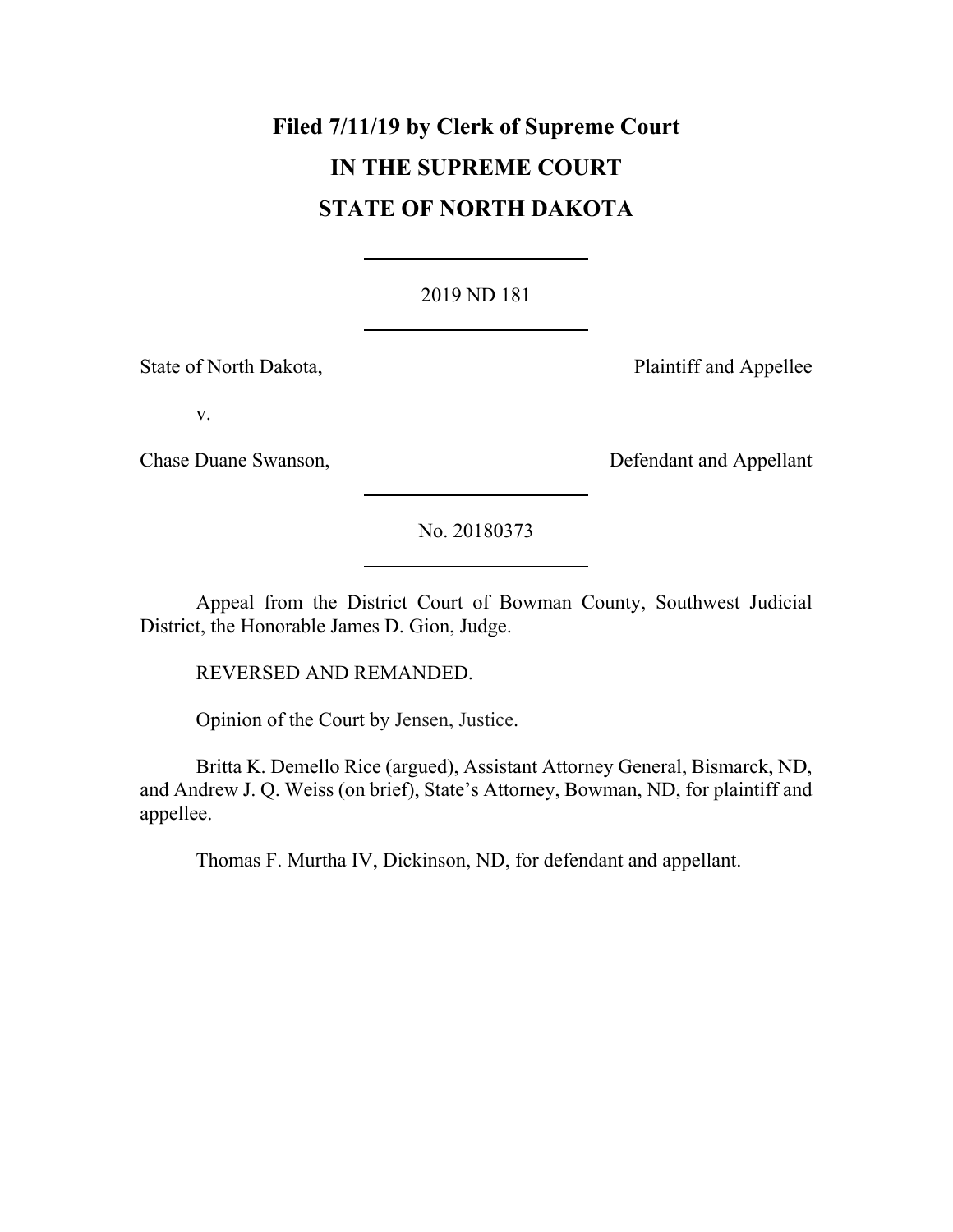# **State v. Swanson No. 20180373**

#### **Jensen, Justice.**

[¶1] Chase Swanson appeals from a district court's judgment finding him guilty of conspiracy to commit murder. The jury instructions allowed Swanson to be convicted of a conspiracy to "knowingly" cause the death of another human being. He argues conspiracy to "knowingly" cause the death of another human being is a noncognizable offense because it does not require the actor to have had an intent to cause the death. We reverse the judgment of conviction on the charge of conspiracy to commit murder and remand this case to the district court for a new trial.

I

[¶2] On August 19, 2016, Swanson was present within a motel room in Bowman, North Dakota when the victim was killed. Swanson was charged with several crimes, including conspiracy to commit murder by either knowingly or intentionally causing the death of another human being under N.D.C.C. §§ 12.1-06-04 (defining conspiracy) and  $12.1\n-16\n-01(1)(a)$  (defining murder).

[¶3] Swanson objected to the inclusion of "knowingly" as a possible mental state for causing the death of another human being within the conspiracy to commit murder charge. Swanson's proposed jury instructions excluded "knowingly" as a mental state and would have required the jury to find that he entered into an agreement to intentionally cause the death of another human being. He argued the charge of conspiracy to "knowingly" cause the death of another human being is a noncognizable offense because it does not require an intent to cause a death. Swanson also objected to the State's proposed jury instruction, which allowed Swanson to be convicted of conspiracy to commit murder by entering into an agreement to either "intentionally or knowingly" cause the death of another human being.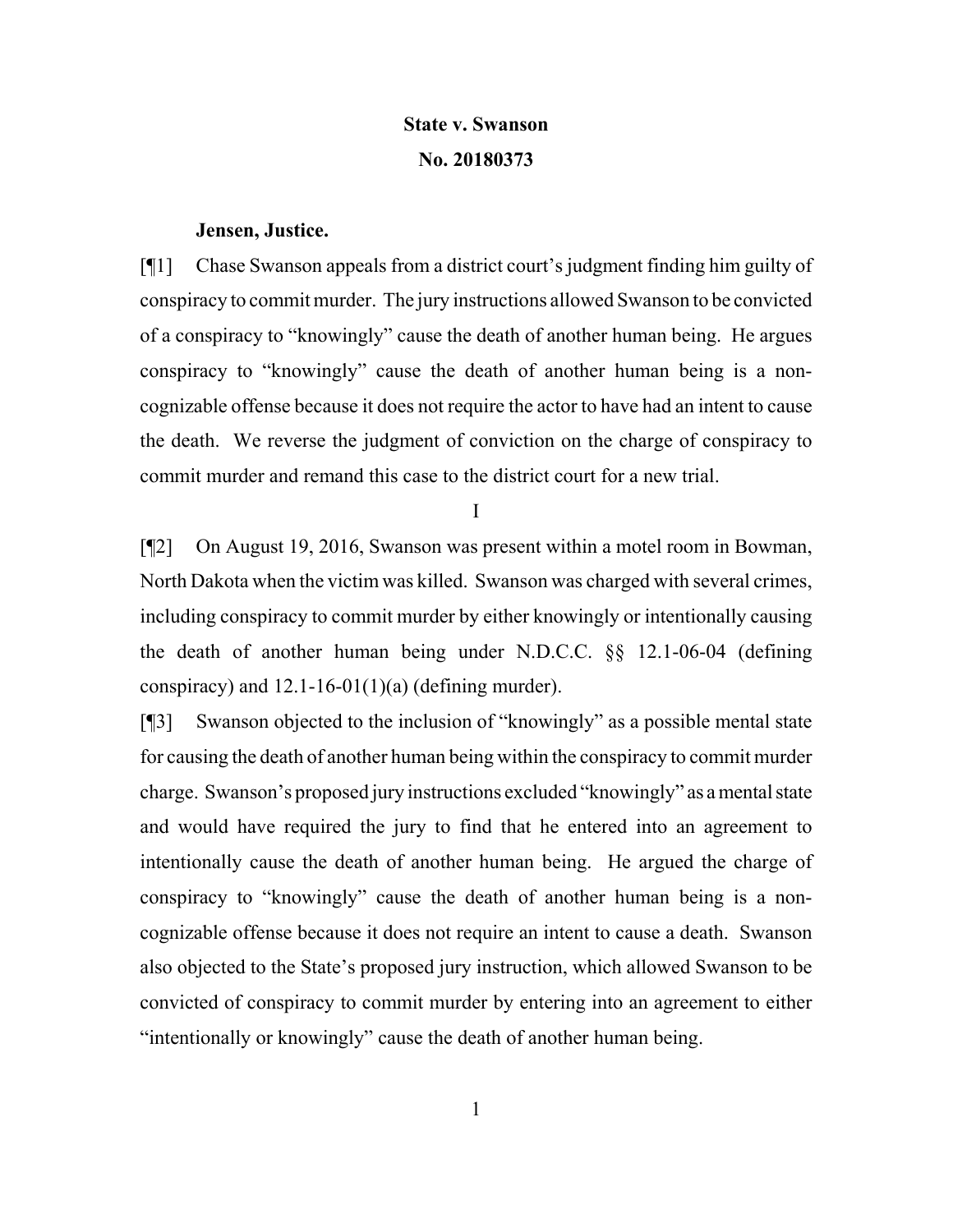[¶4] The district court rejected Swanson's argument that conspiracy to "knowingly" cause the death of another human being was a non-cognizable offense. The court's jury instruction defined the underlying crime of murder, within the alleged conspiracy to commit murder, as having the mental state of either intentionally or knowingly. The jury instruction defined "knowingly" as "when [an individual] engage[s] in the conduct, they know or have a firm belief, unaccompanied by substantial doubt, that they are doing so, whether or not it is their purpose to do so." (Emphasis added). The district court's jury instruction regarding the definition of "knowingly" incorporated the statutory definition of "knowingly" codified in N.D.C.C. § 12.1-02-02.

[¶5] Swanson contends the inclusion of "knowingly" allowed the jury to convict him of conspiracy to commit murder without having an intent to cause the death of another human being. Swanson argues our prior caselaw defining the elements of conspiracy to commit murder requires the State to prove he entered into a conspiracy intending to cause a death. His argument can be resolved by determining whether our prior caselaw defining the elements of conspiracy to commit murder requires proof of an intent to cause the death of another human being and, if so, whether the definition of "knowingly" would allow a conviction without a determination that Swanson had the intent to cause the death of another human being.

II

[¶6] This Court has previously determined the offense of conspiracy to commit murder is a non-cognizable offense when charged under N.D.C.C. §§ 12.1-06-04 and 12.1-16-01(1)(b). *State v. Borner*, 2013 ND 141, ¶ 20, 836 N.W.2d 383. In *Borner*, an individual was convicted of conspiracy to commit a murder under N.D.C.C. §  $12.1\n-16\n-01(1)(b)$ , which requires a mental state of "engag[ing] in conduct constituting murder under circumstances manifesting an extreme indifference to the value of human life." *Id*. at ¶ 8. Swanson argues our decision in *Borner* limits a conviction for conspiracy to commit murder to instances in which the State proves there was an intent to cause a death. The State argues our decision in *Borner* only precludes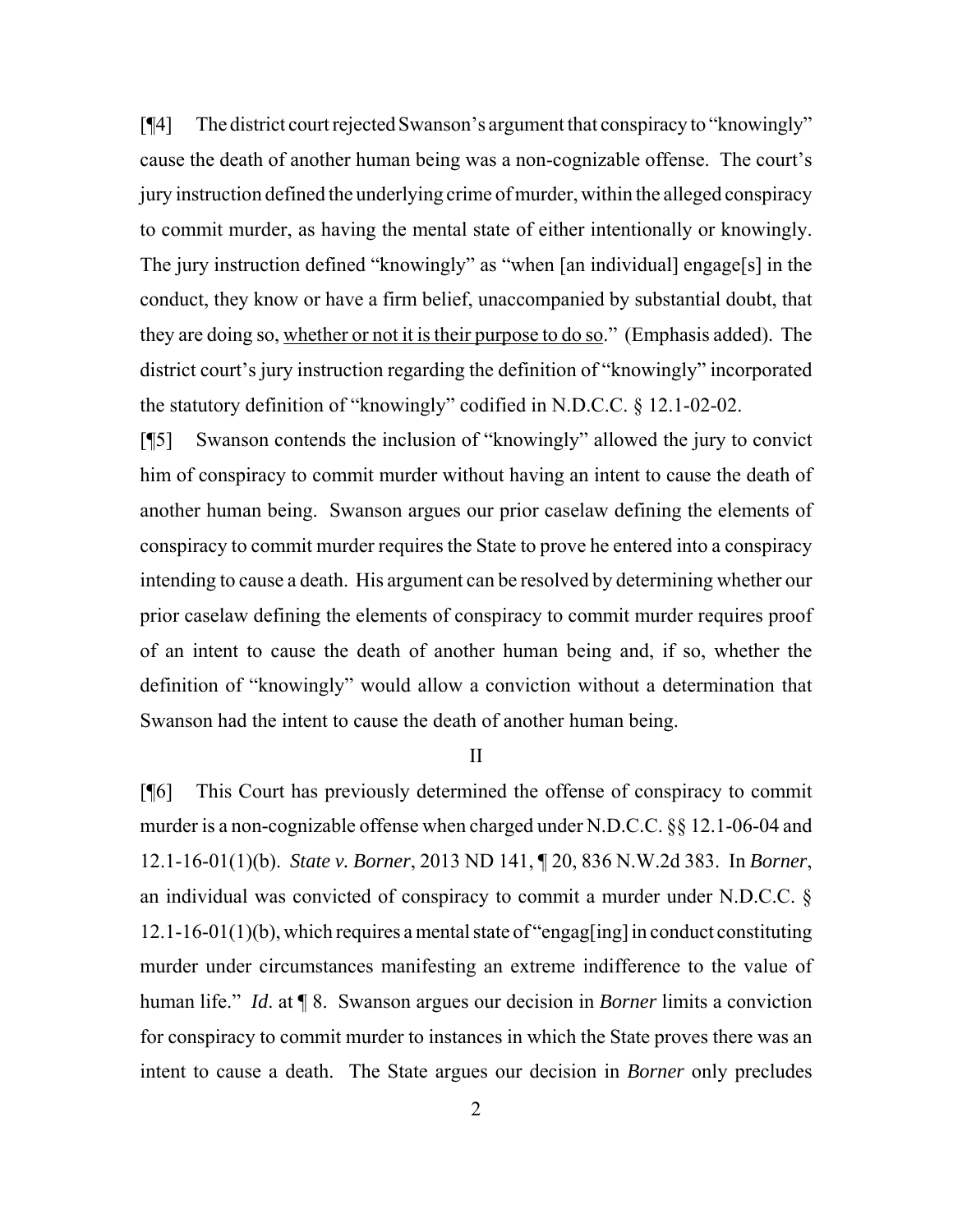conspiracy to commit murder when the underlying murder charge is premised on N.D.C.C. § 12.1-16-01(1)(b).

[¶7] In *Borner*, the majority framed the issue on appeal as follows:

The dispositive issue in this case is whether the crime of conspiracy to commit extreme indifference murder is a cognizable offense under North Dakota law. In other words, if a co-conspirator agrees to create circumstances manifesting an extreme indifference to the value of human life, but does not agree to cause death, can he be charged with conspiracy to commit murder. We conclude conspiracy to commit murder requires a finding of intent to cause death and cannot be based on the theory of murder under N.D.C.C. § 12.1-16-01(1)(b), extreme indifference murder.

2013 ND 141, ¶ 7, 836 N.W.2d 383 (emphasis added). In addition to the majority framing the issue as whether a charge of conspiracy to commit murder requires a finding of intent to cause death, the dissent also acknowledged the majority opinion required the conspirators to have intended to cause the death of another. *Id*. at ¶ 37 (Sandstrom, J., dissenting). Throughout the dissent in *Borner*, the dissent challenges the majority's conclusion that "an intent to kill" is an essential element of the offense of conspiracy to commit murder. *Id*. at ¶¶ 39, 40, and 68 (Sandstrom, J., dissenting). [¶8] In *Borner*, the State and the defendant advanced arguments similar to those advanced in the present case:

The State argues it was not required to prove an intent to kill because extreme indifference murder does not require a "specific intention to cause death" and, if intent to kill is a requirement of conspiracy to commit murder, extreme indifference murder would not be applicable under conspiracy as it would always be conspiracy to commit intentional murder. Borner argues the conspirators must agree and intend to cause the death of another.

2013 ND 141, ¶ 17, 836 N.W.2d 383 (emphasis added). After substantial analysis of our statutes, caselaw, and the Model Penal Code, the majority in *Borner* concluded as follows:

Conspiracy, however, requires the intent to cause a particular result that is criminal. To be guilty of conspiracy to commit murder, an individual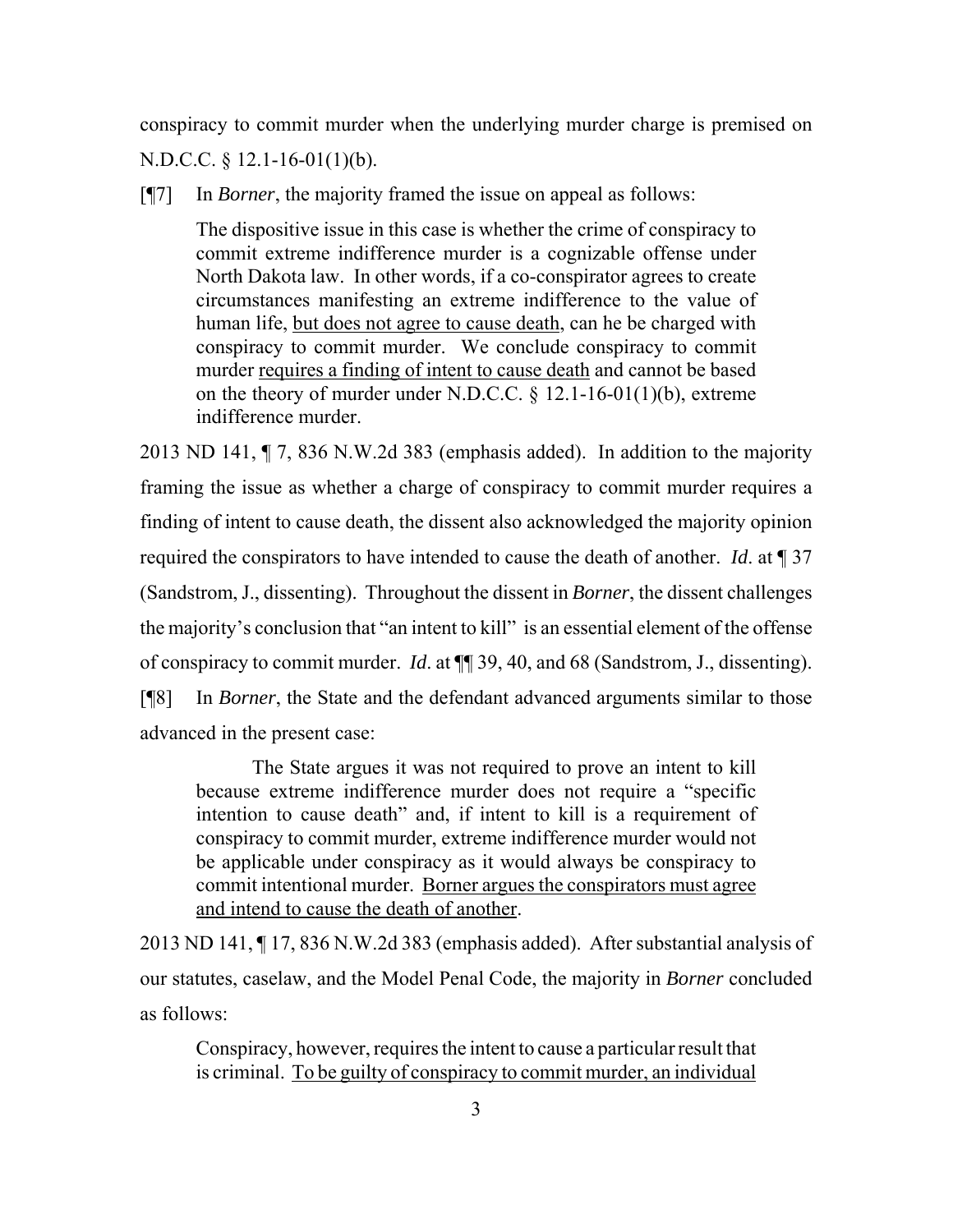must intend to achieve the results—causing the death of another human being. Therefore, charging a defendant with conspiracy to commit unintentional murder creates an inconsistency in the elements of conspiracy and extreme indifference murder that is logically and legally impossible to rectify. An individual cannot intend to achieve a particular offense that by its definition is unintended.

*Id.* at  $\P$  18 (emphasis added).

[¶9] The majority's conclusion in *Borner* was supported by a comprehensive review of cases from other jurisdictions, after which we concluded as follows:

We are persuaded by the reasoning of those courts that conclude conspiracy to commit unintentional murder creates a logical inconsistency because one cannot agree in advance to accomplish an unintended result. We conclude conspiracy is a specific intent crime requiring intent to agree and intent to achieve a particular result that is criminal. Specifically, to find a person guilty of conspiracy to commit murder, the State must prove (1) an intent to agree, (2) an intent to cause death, and (3) an overt act. Therefore, conspiracy to commit extreme indifference murder, under N.D.C.C. §§ 12.1-06-04 and  $12.1 - 16 - 01(1)(b)$ , is not a cognizable offense.

2013 ND 141, ¶ 20, 836 N.W.2d 383 (citations and quotation marks omitted).

[¶10] Prior to the ultimate holding in *Borner* that "conspiracy to commit extreme indifference murder, under N.D.C.C. §§ 12.1-06-04 and 12.1-16-01(1)(b), is not a cognizable offense," the majority concluded that "to find a person guilty of conspiracy to commit murder, the State must prove (1) an intent to agree, (2) an intent to cause death, and (3) an overt act." 2013 ND 141,  $\sqrt{20, 836}$  N.W.2d 383 (emphasis added). The majority's holding that conspiracy to commit extreme indifference murder, under N.D.C.C. §§ 12.1-06-04 and 12.1-16-01(1)(b), is not a cognizable offense was only reached because the majority first determined every charge of conspiracy to commit murder requires the State to prove there was an intent to cause the death of another human being. We agree with Swanson that the majority in *Borner* determined a charge of conspiracy to commit murder requires the State to prove an intent to cause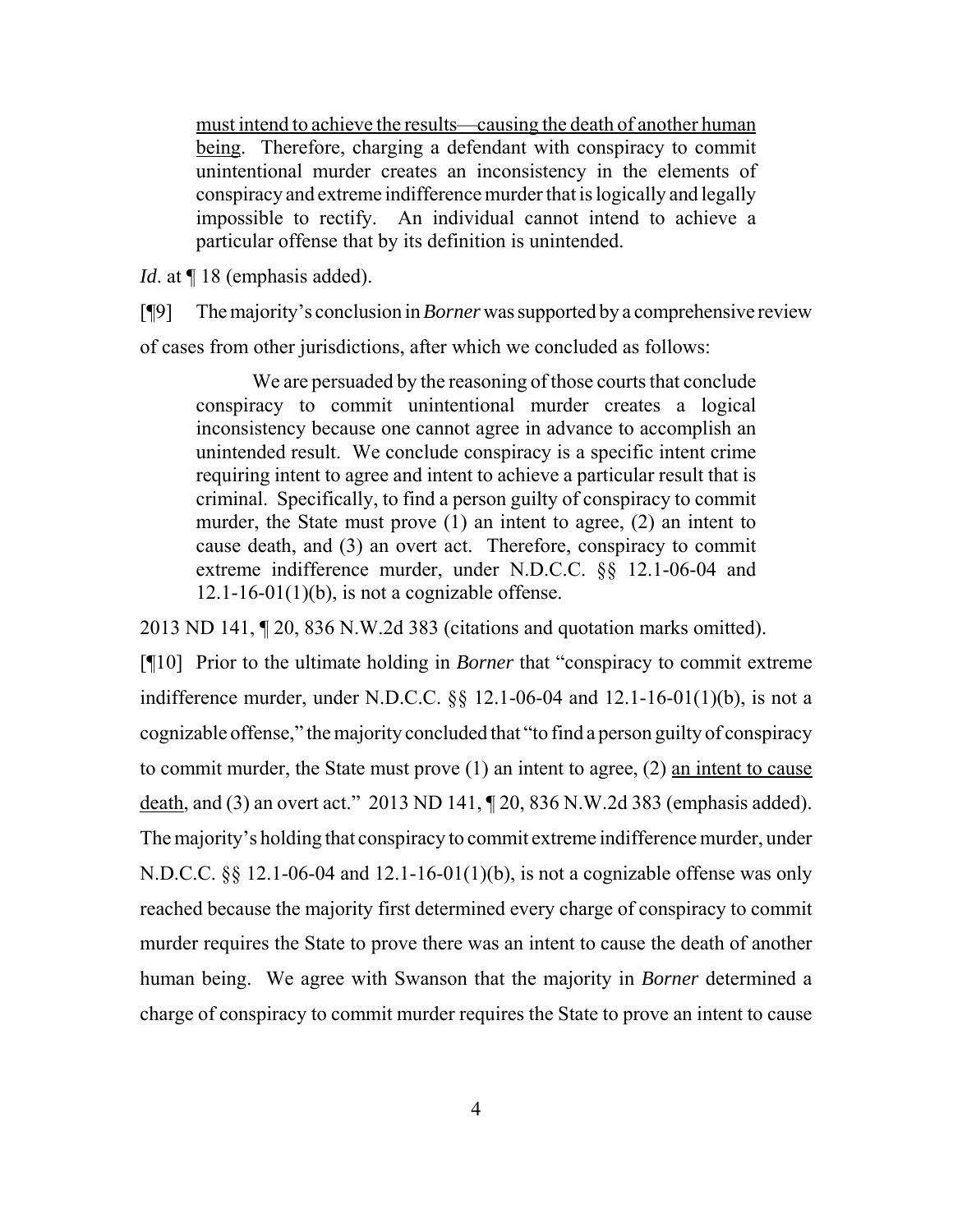the death of another human being. The State has not requested we reconsider our prior holding in *Borner*.

#### III

[¶11] Our inquiry into whether conspiracy to commit murder under N.D.C.C. §§ 12.1-06-04 and 12.1-16-01(1)(a), is a cognizable offense does not end with a determination the State is required to prove intent to cause a death. We must also determine if "knowingly" causing a death, as provided in N.D.C.C. § 12.1-16-01(1)(a), would impermissibly allow a conviction without proof of intent to cause a death.

[¶12] "Statutory interpretation is a question of law, fully reviewable on appeal." *State v. Bearrunner*, 2019 ND 29, ¶ 5, 921 N.W.2d 894. "The primary purpose of statutory interpretation is to determine legislative intent." *Id.* Words in a statute are given their plain, ordinary, and commonly understood meaning, unless defined by statute or unless a contrary intention plainly appears. N.D.C.C. § 1-02-02.

[¶13] Knowingly is statutorily defined as follows: "[A] person engages in conduct . . . [k]nowingly if, when he engages in the conduct, he knows or has a firm belief, unaccompanied by substantial doubt, that he is doing so, whether or not it is his purpose to do so." N.D.C.C. § 12.1-02-02 (emphasis added). "Purpose" is defined as "[a]n objective, goal, or end." *Black's Law Dictionary* 1431 (10th ed. 2014). "Intention" and "purpose" are synonyms. *Merriam-Webster's Collegiate Dictionary* 651 (11th ed. 2005). As such, the term knowingly, when used in conjunction with N.D.C.C. § 12.1-16-01(1)(a), permits an individual to be convicted of a murder when they did not have the purpose (synonymous with intent) to cause the death of another human being.

[¶14] Our holding in *Borner* requires the State to prove intent to cause the death of another to support a charge of conspiracy to commit murder. Because the inclusion of "knowingly" in the jury instruction allowed the jury to convict Swanson of conspiracy to commit murder without an intent to cause the death of another human